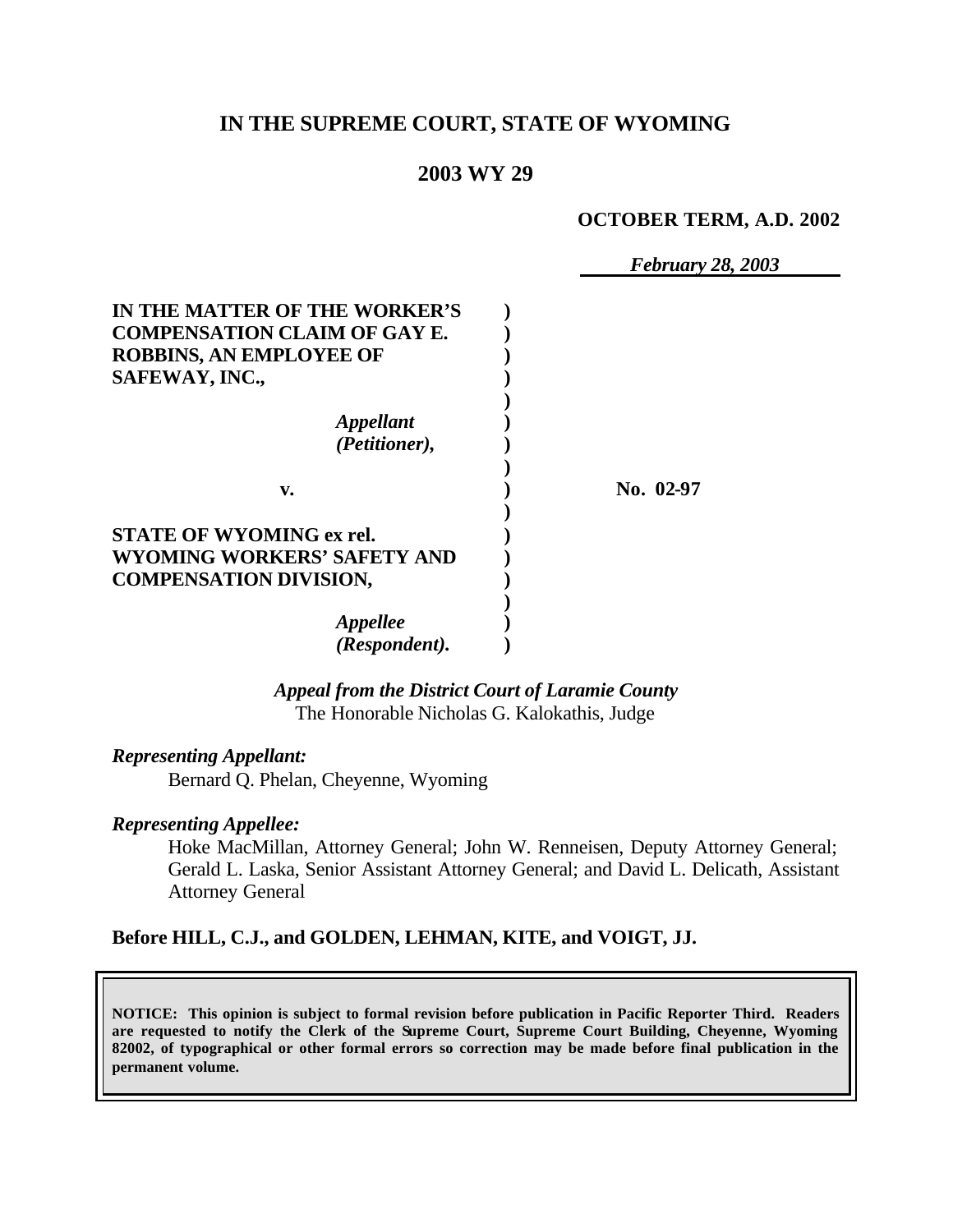KITE, Justice.

[¶1] Appellant Gay E. Robbins appeals from the district court's order which affirmed the hearing examiner's denial of her request for worker's compensation benefits for a back injury. We conclude substantial evidence supports the hearing examiner's decision and, therefore, affirm.

#### **ISSUES**

[¶2] Ms. Robbins presents two issues for our review:

a.

Where objective medical evidence shows an "injury" to a person's back, and that the person has performed hard physical labor for twenty-seven (27) years, and medical opinion shows that such injury probably was caused by such labor, is a finding denying coverage under Wyoming's Workers' Compensation Act justified where the only evidence against coverage is evidence of concurrent degenerative bone disease?

b.

Was the claim timely filed or is there a showing of absence of prejudice?

Appellee State of Wyoming ex rel. Wyoming Workers' Safety and Compensation Division articulates the issues on appeal as follows:

> I. Does the expert medical testimony and documentary evidence presented by the Division constitute substantial evidence supporting the Hearing Examiner's determination that [Ms. Robbins] failed to meet her burden of proof?

> II. Does substantial evidence support the Hearing Examiner's finding that [Ms. Robbins] filed an untimely injury report and failed to prove a lack of prejudice arising from her untimely filing?

### **FACTS**

[¶3] Ms. Robbins was employed by Safeway, Inc. for more than twenty-seven years. During her first nine years with Safeway, she worked as a meat cutter. For the next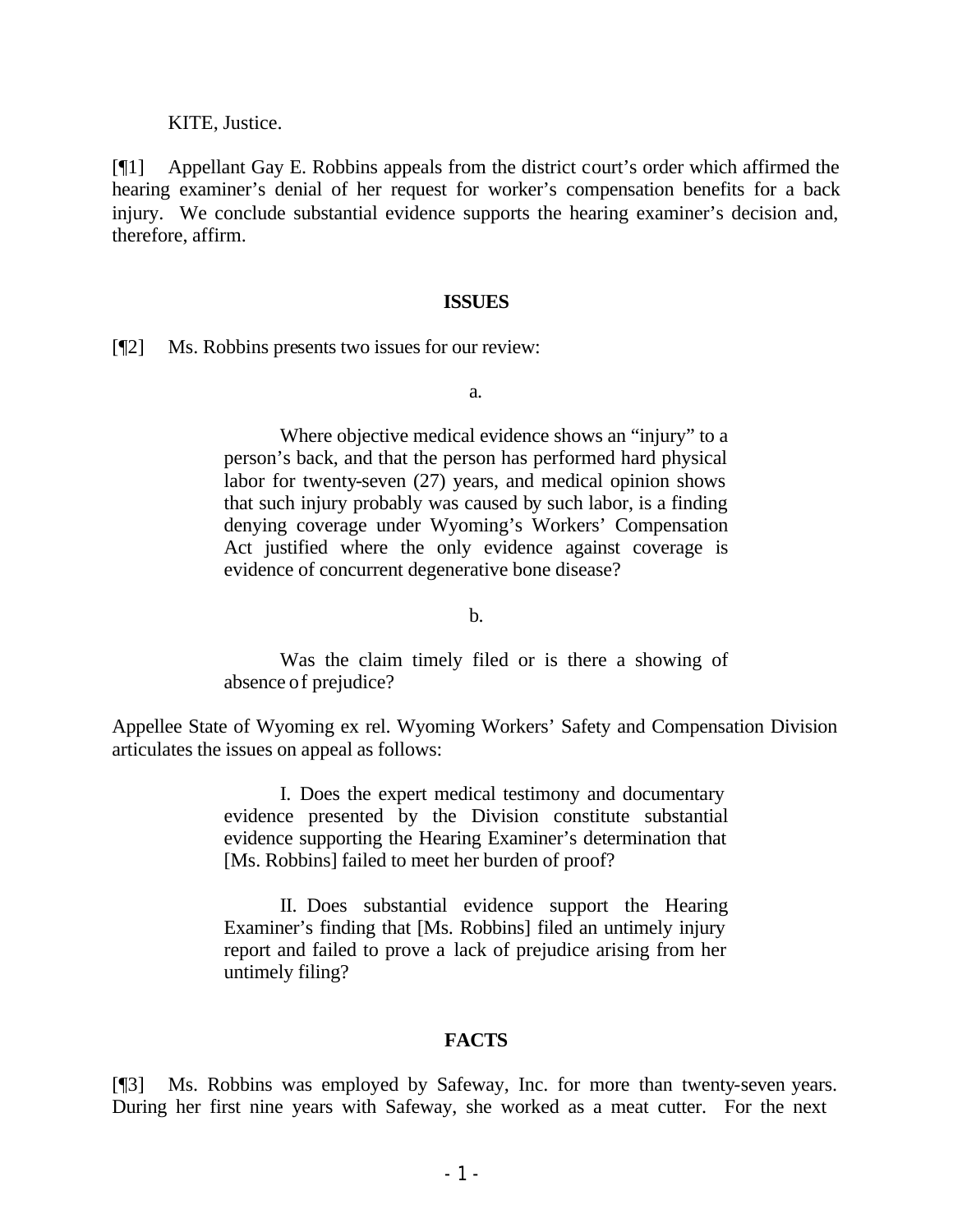fourteen years, she was a delicatessen manager. She returned to cutting meat during the last four years of her employment with Safeway. Both positions–meat cutter and delicatessen manager–required repetitive physical activities, including lifting, bending, turning, and standing. The meat cutting position was, however, more strenuous than the delicatessen position.

[¶4] John H. Babson, M.D. treated Ms. Robbins for various medical problems over several years. On October 14, 1997, Ms. Robbins visited Dr. Babson, complaining of low back pain which radiated down her left leg. She did not relate that the pain resulted from her work activities. Ms. Robbins returned to Dr. Babson on February 17, 1998, with a complaint of mid-back pain. On June 2, 1998, she again sought treatment from Dr. Babson for her back pain. Dr. Babson's notes state Ms. Robbins' spinal X-rays showed degenerative changes without acute pathology, and he diagnosed her as suffering from muscle spasms. Dr. Babson treated Ms. Robbins for work-related right flank pain in January 1999. She visited him on two other occasions in 1999 without mentioning back symptoms.

 [¶5] On January 17, 2000, Ms. Robbins visited Dr. Babson seeking treatment for workrelated stress. The doctor excused her from work, and Ms. Robbins apparently filed an injury report with the Division of Workers' Safety and Compensation (the division), seeking worker's compensation benefits for her mental stress. The division denied her claim.

[¶6] Ms. Robbins returned to work on February 27, 2000. Just two days later, Dr. Babson again excused her from work for "medical disability based on job related stress." On April 24, 2000, Dr. Babson examined Ms. Robbins and, although she complained of low back pain, he released her for work because "there [was] no contraindication to her returning to work."

[¶7] Ms. Robbins worked for several days in May 2000. At a May 11, 2000, appointment with Dr. Babson, she complained only of work-related stress. Ms. Robbins visited Dr. Babson on May 26, 2000, with continuing muscle spasms and low back pain. He referred her to George J. Guidry, M.D., a neurological surgeon.

[¶8] Dr. Guidry examined Ms. Robbins in June 2000. He ordered X-rays and an MRI which revealed hypermobility at the L4-5 level and degeneration of the L5-S1 disk. Dr. Guidry also noted arthritic changes. He eventually recommended surgery to alleviate Ms. Robbins' symptoms.

[¶9] On June 9, 2000, Ms. Robbins filed a report of injury with the division, asserting she had suffered a work-related back injury. Safeway filed an employer's report, stating it did not believe Ms. Robbins' injury was work related. The division issued a final determination, denying Ms. Robbins' claim. Ms. Robbins requested a contested case hearing, and the division referred the matter to the Office of Administrative Hearings.

[¶10] Prior to the hearing, Ms. Robbins' attorney deposed Dr. Guidry. Dr. Guidry refused to offer an opinion as to the cause of Ms. Robbins' back injury because he was not being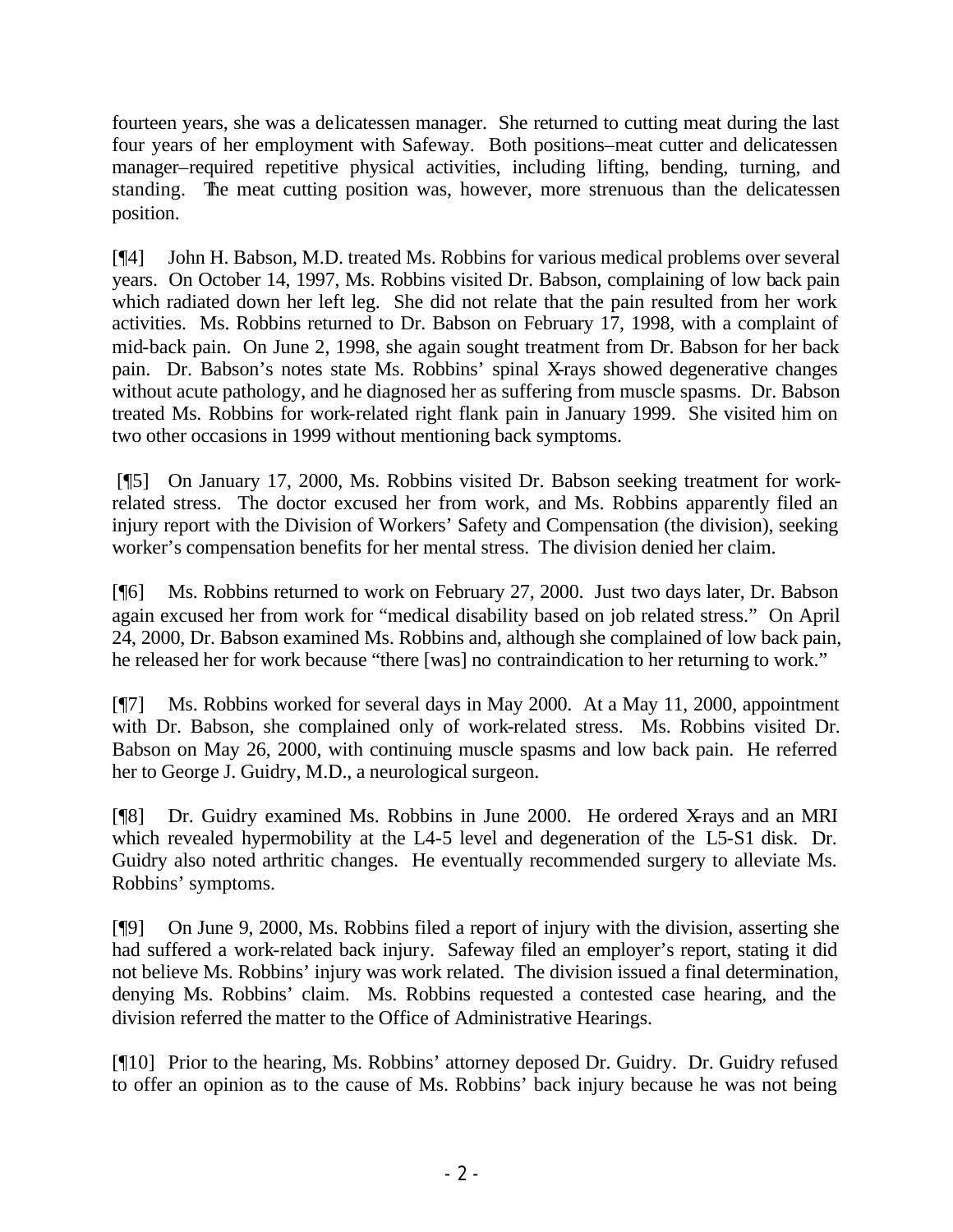paid his typical expert witness fee.<sup>1</sup> Ms. Robbins then scheduled an appointment with Kenneth A. Pettine, M.D., an orthopedic surgeon.

[¶11] Ms. Robbins testified at the contested case hearing. Dr. Babson's medical records, Dr. Guidry's deposition testimony, and a letter authored by Dr. Pettine were also submitted as evidence at the hearing. The division called two Safeway employees to testify: Human Resource Representative Stephen Pingree and Store Manager Mark Fenwick. It also submitted the deposition testimony of Duane Kline, M.D. as evidence at the hearing.

[¶12] The hearing examiner issued an order denying benefits. She concluded Ms. Robbins had not met her burden of proving her injury occurred in the course and scope of her employment. The hearing examiner also determined Ms. Robbins had not filed her claim within the time limits set out in Wyo. Stat. Ann. § 27-14-502 (LexisNexis 2001) and she did not prove by clear and convincing evidence that neither the division nor her employer was prejudiced by her late filing.

[¶13] Ms. Robbins filed a petition for review with the district court, and the district court affirmed the hearing examiner's decision. Ms. Robbins appeals to the Wyoming Supreme Court.

# **DISCUSSION**

# **A. Causation of Injury**

[¶14] The hearing examiner determined Ms. Robbins failed to prove by competent medical authority that her injury arose out of and in the course of her employment. The hearing examiner also stated Ms. Robbins failed to meet her burden of proving her injury occurred over a substantial period of time under Wyo. Stat. Ann. § 27-14-603(a) (LexisNexis 2001). Ms. Robbins argues that the hearing examiner's determination was not supported by substantial evidence.

[¶15] "When considering an appeal from a district court's review of agency action, we accord no special deference to the district court's conclusions. Instead, we review the case as if it had come directly to us from the administrative agency." *French v. Amax Coal West*, 960 P.2d 1023, 1027 (Wyo. 1998) (citation omitted); *see also State ex rel. Wyoming Workers' Safety and Compensation Division v. Jensen*, 2001 WY 51, ¶9, 24 P.3d 1133, ¶9 (Wyo. 2001).

[¶16] In a worker's compensation case, the claimant has the burden of proving she suffered a "compensable injury." *Logue v. State ex rel. Wyoming Workers' Safety and Compensation* 

<sup>&</sup>lt;sup>1</sup> Pursuant to Wyo. Stat. Ann. § 27-14-610 (LexisNexis 2001), the hearing examiner ordered Dr. Guidry to forfeit remuneration for all services rendered to Ms. Robbins because he refused to cooperate at his deposition.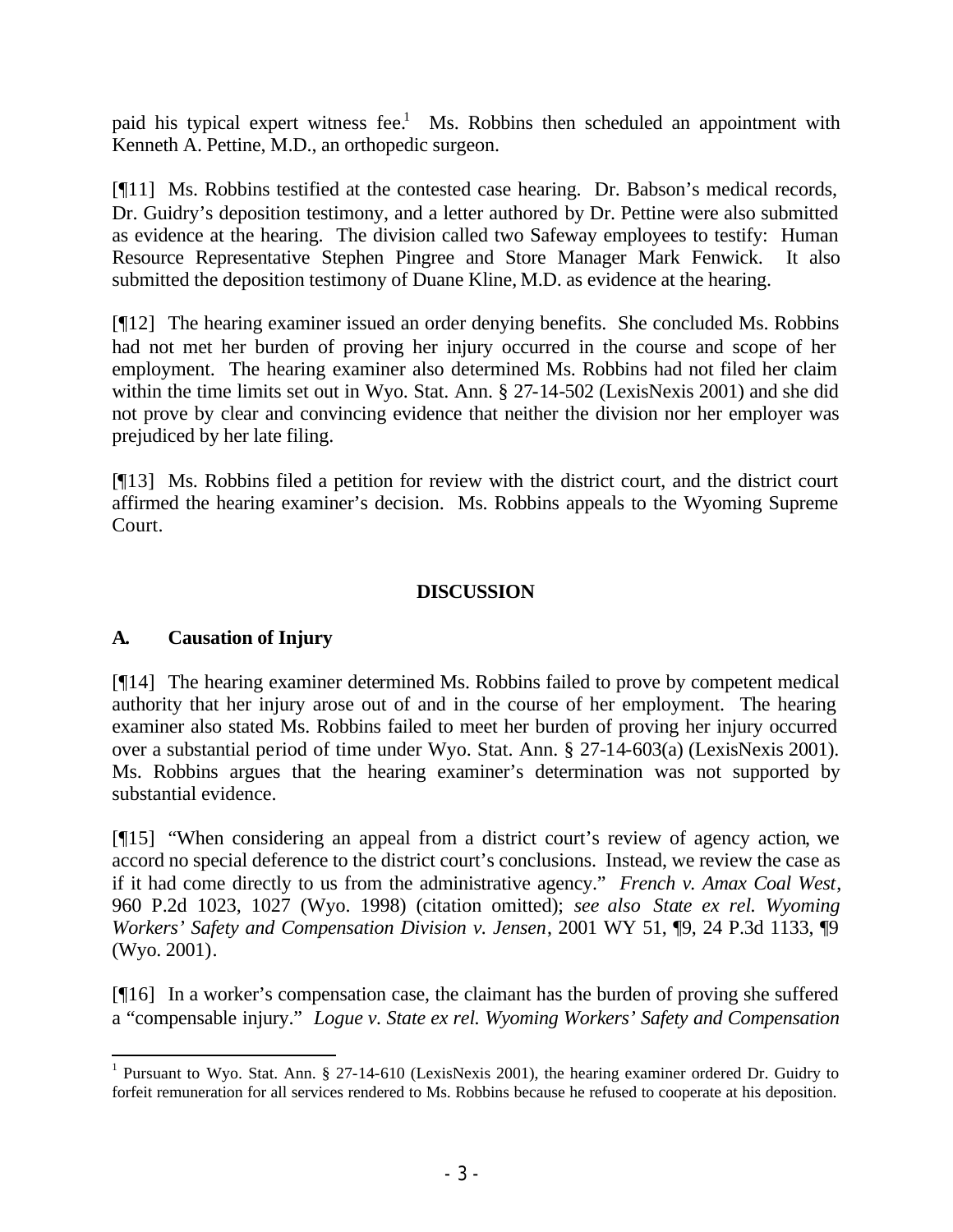*Division*, 2002 WY 62, ¶11, 44 P.3d 90, ¶11 (Wyo. 2002); *see also State ex rel. Wyoming Workers' Compensation Division v. Jacobs*, 924 P.2d 982, 984 (Wyo. 1996). To satisfy part of that burden, the claimant must prove the injury occurred in the course and scope of employment. *Logue,* 2002 WY 62, ¶11; *State ex rel. Wyoming Workers' Compensation Division v. Espinoza*, 924 P.2d 979, 981 (Wyo. 1996).

[¶17] Section 27-14-603(a) sets forth the claimant's burden of proving an injury which occurred over a substantial period of time:

> (a) The burden of proof in contested cases involving injuries which occur over a substantial period of time is on the employee to prove by competent medical authority that his claim arose out of and in the course of his employment and to prove by a preponderance of evidence that:

> (i) There is a direct causal connection between the condition or circumstances under which the work is performed and the injury;

> (ii) The injury can be seen to have followed as a natural incident of the work as a result of the employment;

> (iii) The injury can fairly be traced to the employment as a proximate cause;

> (iv) The injury does not come from a hazard to which employees would have been equally exposed outside of the employment; and

> (v) The injury is incidental to the character of the business and not independent of the relation of employer and employee.

[¶18] This court recently refined the standard of review for worker's compensation cases in *Newman v. State ex rel. Wyoming Workers' Safety and Compensation Division*, 2002 WY 91, 49 P.3d 163 (Wyo. 2002). We held "the substantial evidence test is the appropriate standard of review in appeals from WAPA contested case proceedings when factual findings are involved and both parties submit evidence." 2002 WY 91, ¶22. "Substantial evidence is relevant evidence which a reasonable mind might accept in support of the agency's conclusions. It is more than a scintilla of evidence." *Jensen*, 2001 WY 51, ¶10 (citation omitted). In the case at bar, the hearing examiner made factual findings, and both parties submitted evidence; therefore, we will apply the substantial evidence test to Ms. Robbins' appeal.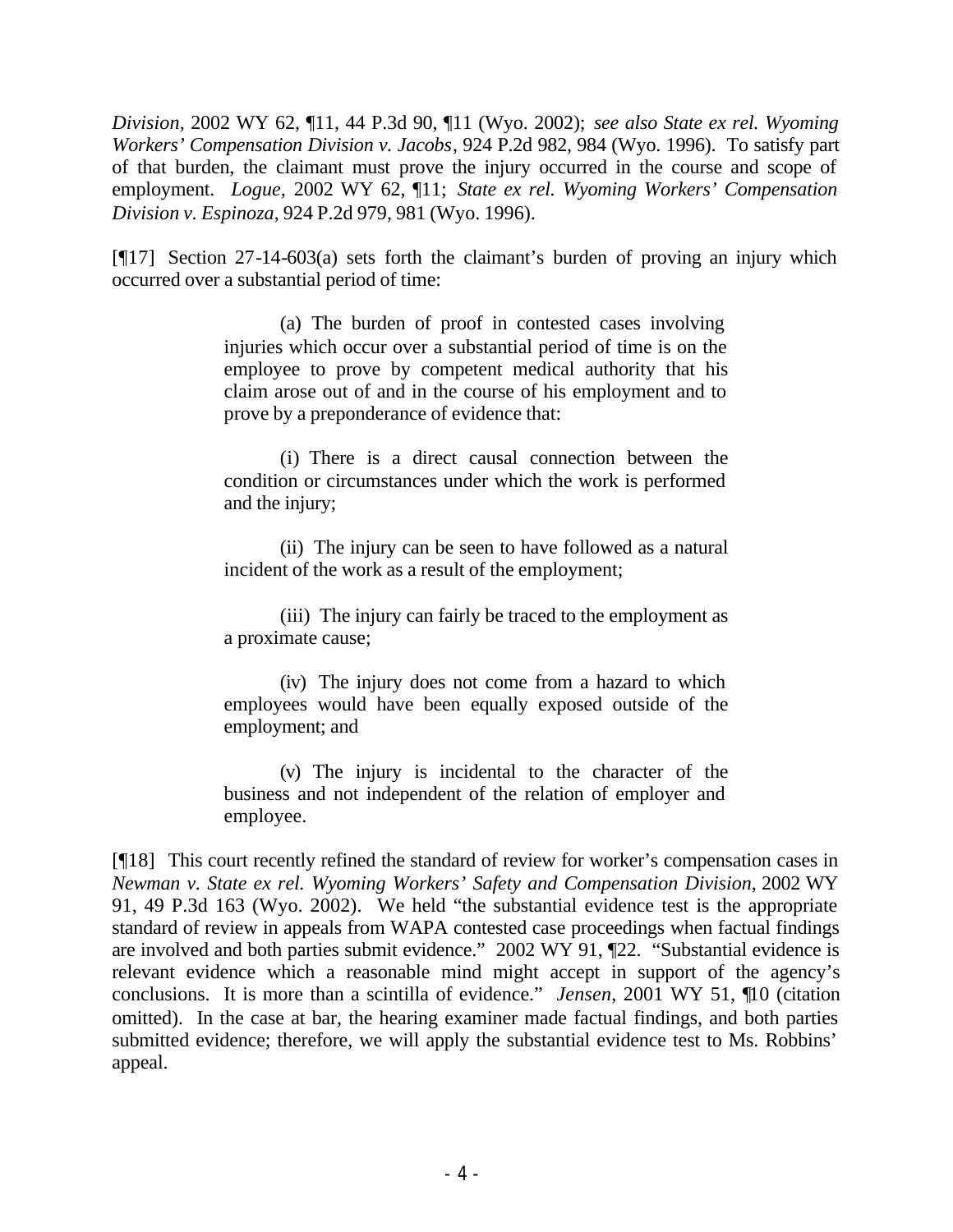[¶19] Ms. Robbins claims the hearing examiner's decision was not supported by substantial evidence because she gave more weight to Dr. Kline's testimony than to Dr. Pettine's testimony. Dr. Pettine examined Ms. Robbins on March 20, 2001. After the examination, he wrote a letter to Ms. Robbins' attorney, which stated in relevant part:

> In an attempt to answer your questions, the patient works as a butcher at Safeway and has for numerous years. As far as I know, there are no other contributing factors concerning her current back condition, which is basically two torn discs at L4-5 and L5-S1. I think the current back problem is likely directly related to the twisting, bending, stooping, and extensive use of her upper extremities placing continued stress on the lower lumbar area. I think the injury can fairly be traced to her employment as an approximate cause, and I think it is likely she would not be in the current condition she has been without the long history of employment as a butcher.

The hearing examiner gave little weight to Dr. Pettine's opinion because it was based upon inaccurate and incomplete medical history provided by Ms. Robbins. In this respect, the hearing examiner found:

> Robbins failed to mention that she had not worked any significant amount of time for the past one and one half years prior to Dr. Pettine's evaluation, that she was not working as a butcher for the entire 27 years but managed the Deli for 14 of those years, that her back complaints dated back to 1997, some four years prior to Dr. Pettine's examination, or that as recently as January 2000 Robbins related her back pain to activities outside her employment.

 [¶20] The hearing examiner is the fact-finder in a worker's compensation case and is, consequently, charged with determining the witnesses' credibility. *Clark v. State ex rel. Wyoming Workers' Safety and Compensation Division*, 2001 WY 132, ¶16, 36 P.3d 1145, ¶16 (Wyo. 2001); *Roberts v. R & S Well Service*, 2001 WY 117, ¶10, 35 P.3d 1219, ¶10 (Wyo. 2001). When the claimant has not given a medical witness complete or accurate medical information, the hearing examiner may discount or disregard the medical witness' testimony. *See, e.g.*, *Franks v. State ex rel. Wyoming Workers' Safety and Compensation Division*, 2002 WY 77, ¶18, 46 P.3d 876, ¶18 (Wyo. 2002); *Rice v. State ex rel. Wyoming Workers' Safety and Compensation Division*, 2001 WY 21, ¶16, 19 P.3d 508, ¶16 (Wyo. 2001). It was, therefore, appropriate for the hearing examiner to give little weight to Dr. Pettine's opinion as to the cause of Ms. Robbins' back injury because he did not have complete and accurate information when he formed that opinion.

[¶21] Ms. Robbins also argues that the hearing examiner was incorrect in relying upon the opinion given by Dr. Kline because Dr. Kline never examined her. Dr. Kline, a retired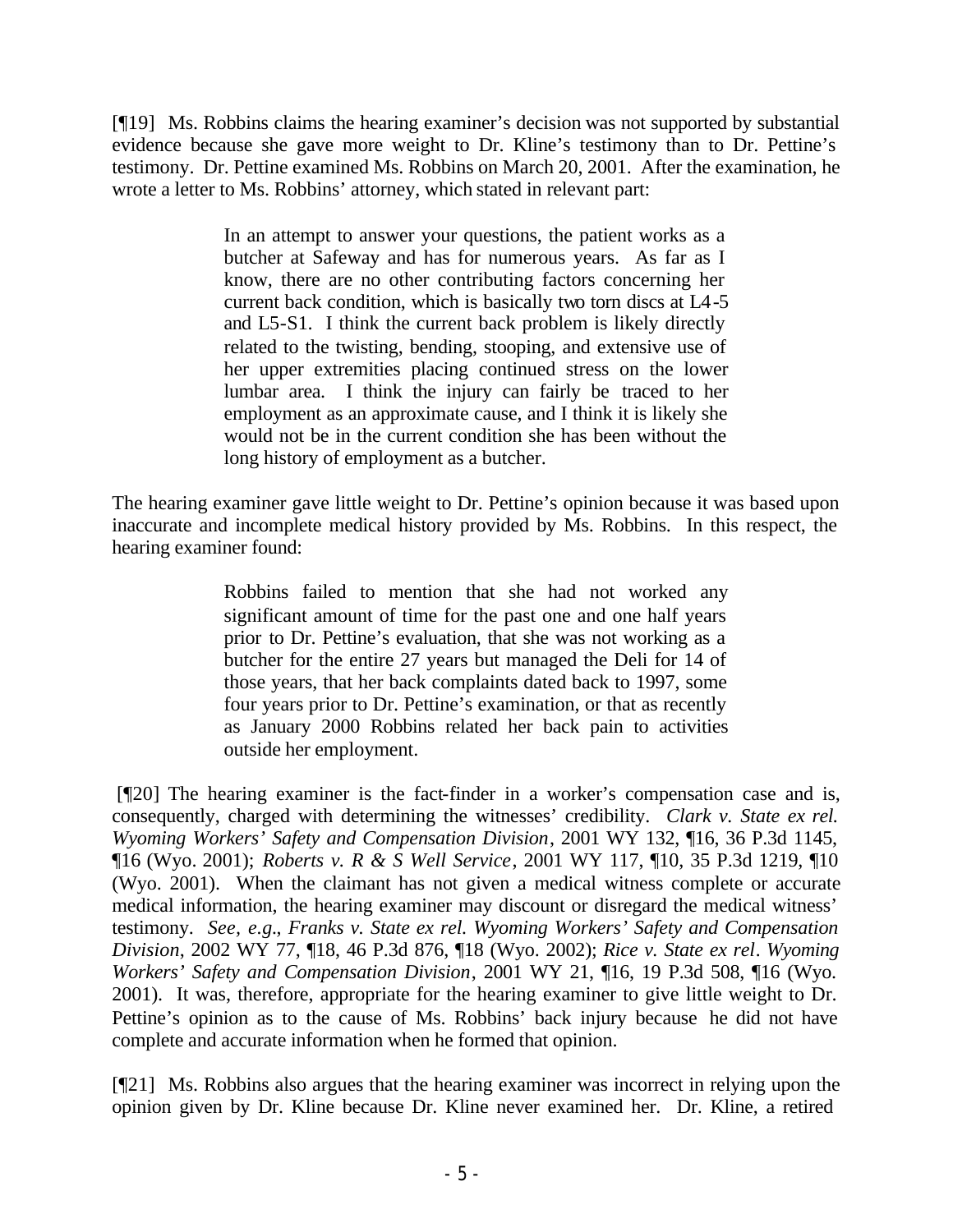orthopedic surgeon, reviewed Ms. Robbins' medical records at the division's request. He testified that, based upon his review of Ms. Robbins' medical records, he believed her back condition was the result of the aging process and was not caused by her work activities.

[¶22] In *Russell v. State ex rel. Wyoming Workers' Safety and Compensation Division*, 944 P.2d 1151 (Wyo. 1997), we found substantial evidence to support the hearing examiner's denial of benefits when the hearing examiner gave greater weight to the opinion of a physician who simply reviewed the claimant's medical records than to the opinion of a physician who had actually examined the claimant but did not have a complete or accurate medical history. It is the hearing examiner's prerogative to examine all the evidence, including the medical opinions offered, and determine whether the claimant has met her burden of establishing the injury occurred in the course or scope of her employment. *See*  944 P.2d at 1157. Under the particular circumstances of the case at bar, the hearing examiner was justified in giving more weight to Dr. Kline's opinion than to Dr. Pettine's opinion.

[¶23] Furthermore, the other evidence in this case supported the hearing examiner's decision that Ms. Robbins' injury did not occur in the course and scope of her employment. Dr. Babson treated Ms. Robbins for back pain for several years. In many of his medical notes, he did not mention the specific cause of her back problems. At her February 17, 1998, appointment, Ms. Robbins indicated her back pain was associated with her strenuous activity in caring for her grandchildren.

[¶24] The only time Dr. Babson's notes indicated an association between Ms. Robbins' work and her back pain was on January 11, 1999. Ms. Robbins related that she had pain in her right flank as a result of lifting heavy meat at work. Dr. Babson treated her, and, although she saw him two more times in 1999, she did not report any back pain. In January 2000, Ms. Robbins told Mr. Pingree her 1999 back injury had healed and the back pain she was presently enduring was the result of an incident at home.

[¶25] Dr. Babson saw Ms. Robbins several times in the winter and spring of 2000 for workrelated stress. She complained of back pain on a couple of those occasions but did not relate it to her work activities. Indeed, Ms. Robbins worked very little during this time period. After Dr. Babson referred her to Dr. Guidry, Dr. Guidry diagnosed various medical problems with her back but refused to offer an opinion as to the cause of those problems. Neither Dr. Guidry nor Dr. Pettine–Ms. Robbins' only medical witnesses–discussed the § 27-14-603(a) factors for proving a work-related injury which occurred over a substantial period of time. On the record before us, we must conclude substantial evidence supported the hearing examiner's decision that Ms. Robbins did not satisfy her burden of proving her injury occurred in the course and scope of her employment with Safeway.